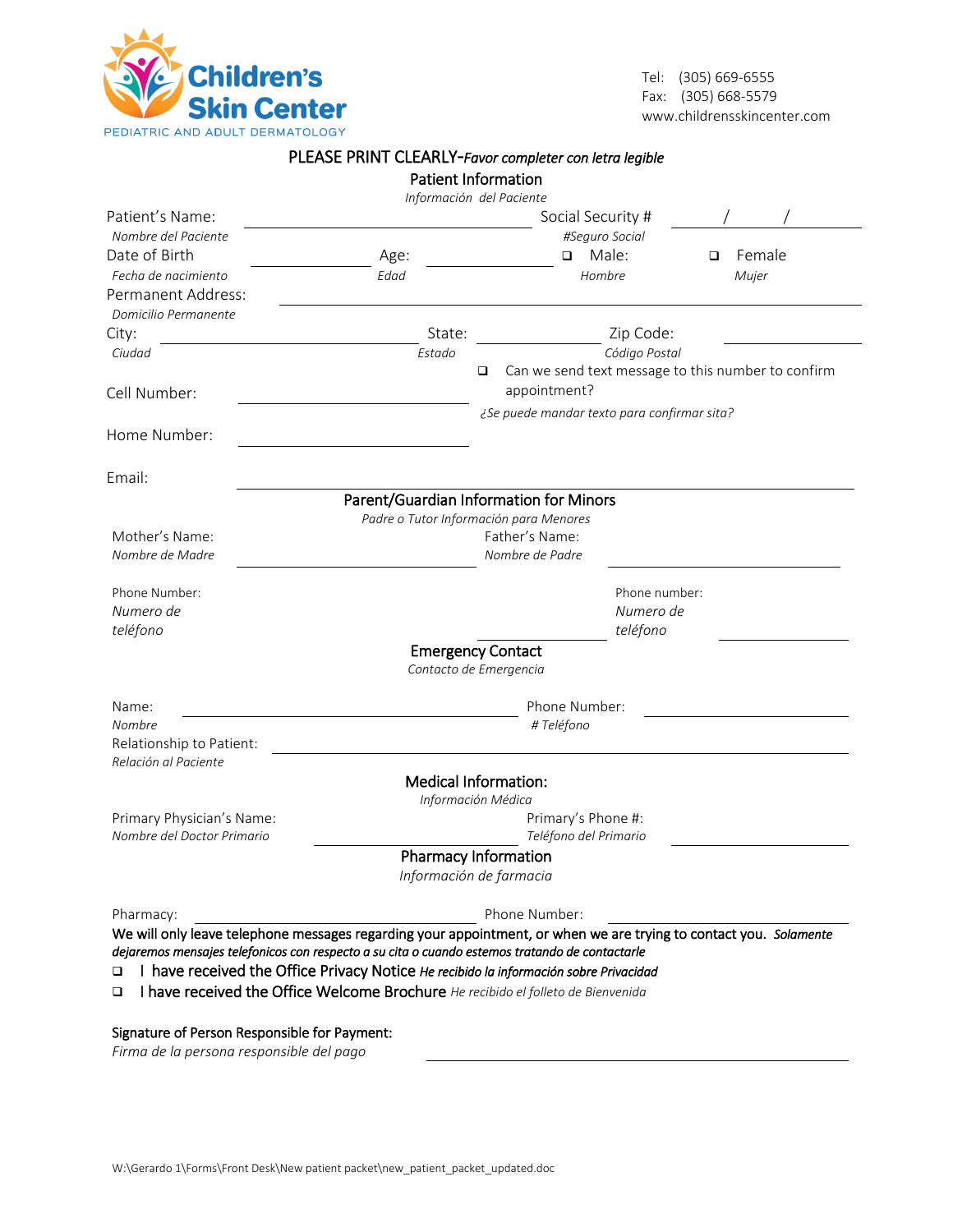

Tel: (305) 669-6555 Fax: (305) 668-5579 www.childrensskincenter.com

### CONSENT FOR TREATMENT

I, the undersigned consent to undergo all necessary tests, medication, and treatments and other procedures required in the course of the diagnosis and treatment of my illness by the healthcare providers at the Children's Skin Center, PA.

- I am aware that the practice of medicine and surgery is not an exact science, and I acknowledge that no guarantee has been made to me as to the result of examinations, treatments, or operations.
- I hereby authorize the Children's Skin Center, PA staff to take photographs as may be required.
- I authorize my medical records and results to be used by Dr. Duarte or her research personnel. My records will not be identified as pertaining to me specifically in any publication without my expressed permission.

# CONSENT FOR RELEASE OF MEDICAL INFORMATION

- I understand that the collection of my medical information will be used for the purpose of planning my care and treatment and communicating with other health care providers responsible for my health care.
- I consent to the release of my medical information to other institutions or agencies accepting the patient for medical or institutional care.
- I consent to the release of medical information to the following:
	- 1. my referring physician and to any person or corporation which is or may be liable under a contract to the physician(s)
	- 2. the patient or to the family member of the patient for all or part of the physician(s) charges, including but not limited to, insurance companies, workers compensation carriers, or welfare fund.
	- 3. I consent to the release of medical information to my next of kin or my designee in the event of my expiration.

#### ASSIGNMENT OF PAYMENT

- I hereby assign payment directly to the Children's Skin Center, PA for services rendered. Accepting this assignment of all medical benefits applicable and otherwise payable to me but not to exceed the physician's regular charges for this period of treatment.
- I understand that I am financially responsible to the physician(s) for charges not covered by this assignment or for any and all charges which the insurance or other sources may apply to any other account owed to said physicians(s) by the insured or his/her family.
- I agree that a photo copy of this authorization is as valid as the original.
- I agree, whether I sign as agent or as patient, that in consideration of the services to be rendered to the patient, I hereby individually obligate myself to pay the account of the physician(s) in accordance with the regular rates and terms of the physician(s). Should the account be referred to an attorney for collection, I agree to pay reasonable attorney's fees and collection expenses.

### AUTHORIZATION TO ACT ON MY BEHALF TO INSURANCE CARRIERS

 I understand and give consent to Children's Skin Center to act on my behalf to submit claims and appeal claims to my insurance carrier.

# NOTICE OF PRIVACY ACKNOWLEDGEMENT

I understand that under the Health Insurance Portability and Accountability Act (HIPAA), I have certain right to privacy regarding my protected health information. I acknowledge that I've received or have been given the opportunity to receive a copy of your Notice of Privacy Practices. I also understand that this practice has the right to change its Notice of Privacy Practices and that I may contact the practice at any time to obtain a current copy of the Notice of Privacy Practices.

\_\_\_\_\_\_\_\_\_\_\_\_\_\_\_\_\_\_\_\_\_\_\_\_\_\_\_\_\_\_\_\_\_\_\_\_\_\_\_\_\_\_\_\_\_\_\_\_\_\_\_\_\_ \_\_\_\_\_\_\_\_\_\_\_\_\_\_\_\_\_\_\_\_\_\_\_\_\_\_\_\_\_\_

I hereby read and clearly understand the above:

Patient's signature or one who is legally authorized to sign Print Name